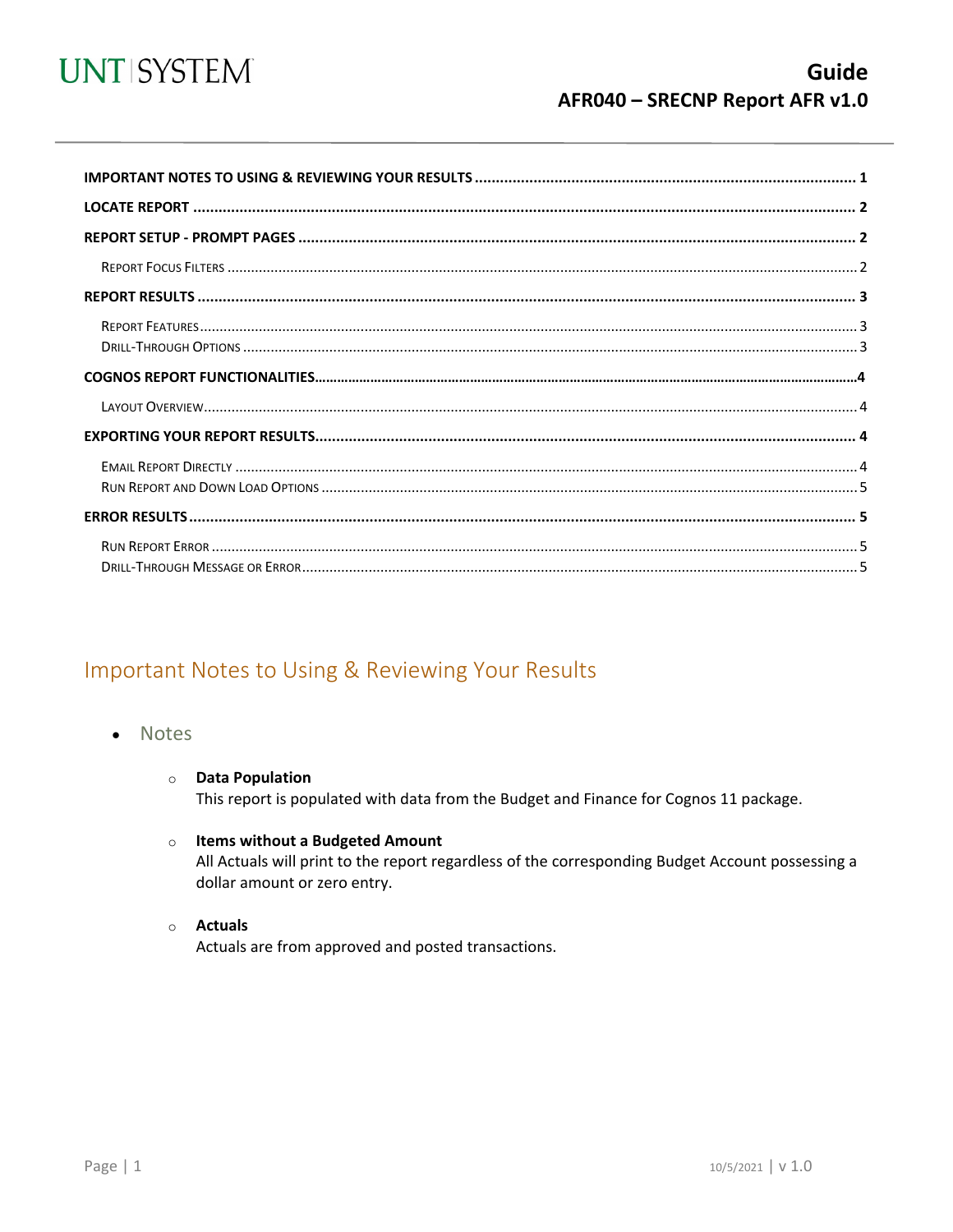### Locate Report

- 1. From the Budget & Planning **[Reporting Page](https://finance.untsystem.edu/reporting)**, locate "AFR040 – [SRECNP Report AFR"](https://cognospd.admin.unt.edu/bi/?pathRef=.public_folders%2FAFR%2BReports%2FAFR040%2B-%2BSRECNP%2BReport%2BAFR) report
- 2. **Login** to IBM Cognos to run the report.

## Report Setup- Prompt Pages

### Report Setup - Prompt Pages

All initial **Landing Pages** for reports on the Cognos System will appear similar in format. You will have a set of filtering choices based on the source's available data.



1. Select your parameter choices. (Select Report to Run parameter within this report is required).

| Select Report to Run     | You may select only one report to run                                                                                                                                                               |
|--------------------------|-----------------------------------------------------------------------------------------------------------------------------------------------------------------------------------------------------|
| <b>Business Unit</b>     | Default will pull "All Business Units" or you may select one or<br>multiple units by which to filter the report. You can click<br><b>Select All to select all choices.</b>                          |
| Fiscal Year              | The budget year automatically fills with the current operating<br>year and you may override if you prefer by typing in the box.                                                                     |
| Quarter                  | This will allow data retrieval thru a particular quarter entered.<br>You may select one or multiple quarters by which to filter the<br>report. You can click Select All to select all choices       |
| <b>Accounting Period</b> | This will allow data retrieval thru a particular period entered.<br>You may select one or multiple account periods by which to<br>filter the report. You can click Select All to select all choices |
| Exclude Fund             | If you know a particular Fund you would like to filter out,<br>enter here.                                                                                                                          |

2. If you are satisfied with your choices, click the **Finish Button**.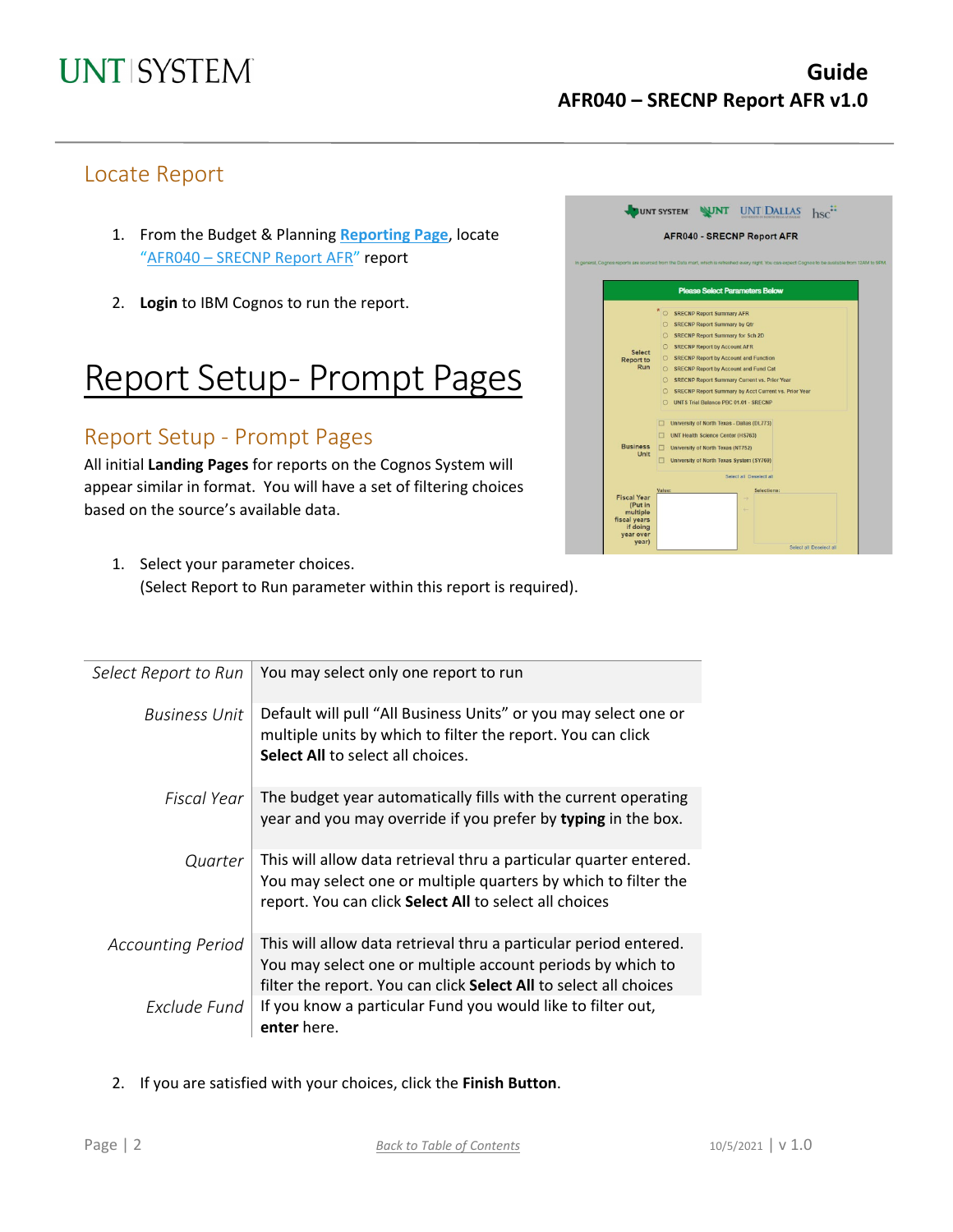### **UNT SYSTEM**

# Report Results



#### REPORT FEATURES

- The top left of the report will show the **report selected, Business Unit, Fiscal Year, and Period(s)**
- The left side is organized by **Level A/B/C/D categorization** and the columns are organized by **Business Unit** which then together give results showing the monetary sums of all transactions regarding those Blevels and those functions
- The Totals on the bottom and right are for the totals of the **Business Units** and **A/B/C/D-Levels**

#### DRILL-THROUGH OPTIONS

- There are drill-throughs on both the **non-total** rows and the **total** rows
- When clicking one of the non-total rows, it will drill-through to **AFR012 – GL Transaction Details** and show all transactions relevant to the number displayed in the cell you clicked
- When clicked one of the total rows, it will drill-through to **AFR012 – GL Transaction Details** and show all transactions relevant to the numbers displayed in the cell you clicked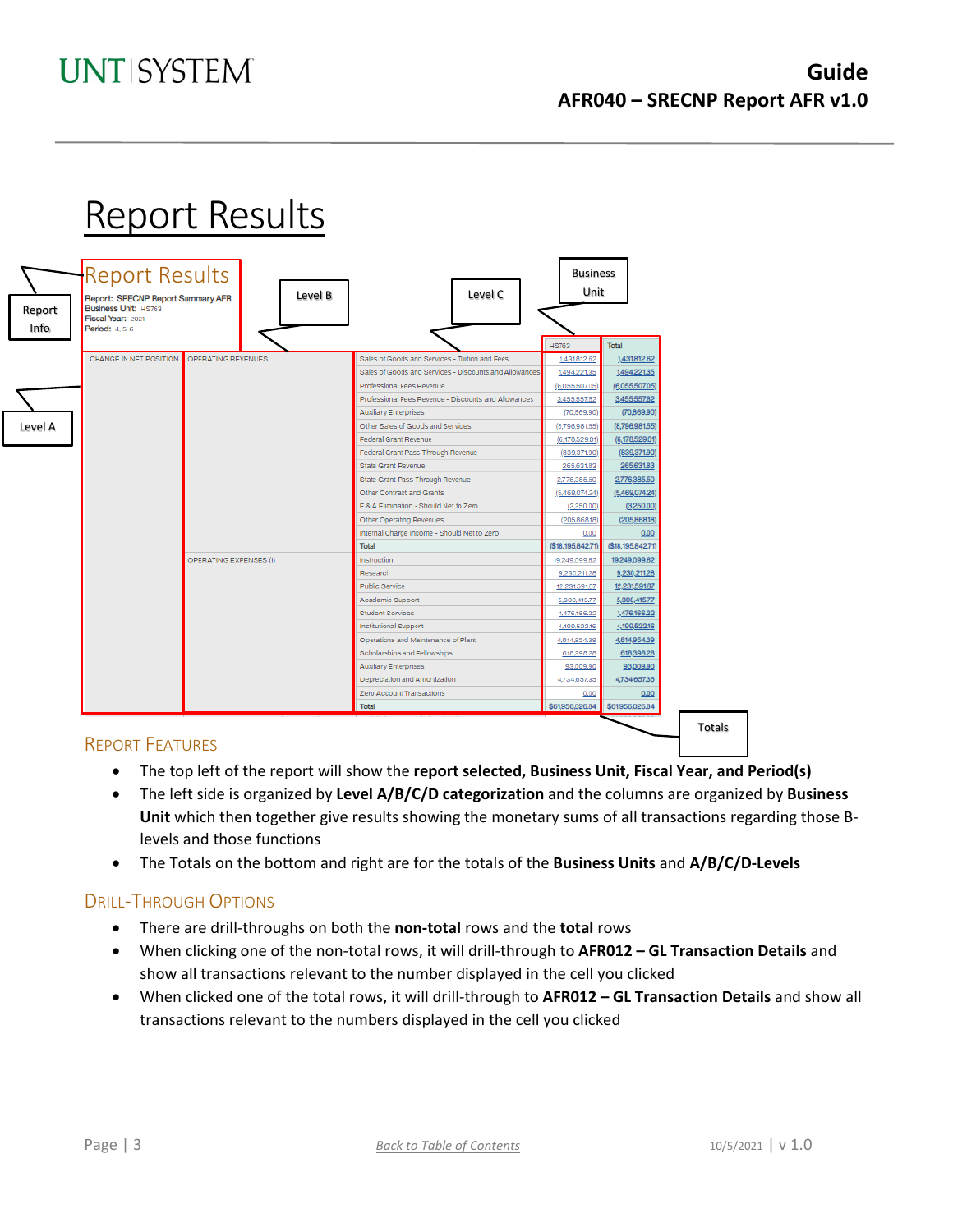# Cognos Report Functionalities

#### LAYOUT OVERVIEW

- Report results are typically displayed in an interactive HTML on screen style.
- Based on your selections, if any, the report will only display results that match your initial filtering choices.
- Reports on screen may combine the Level Number result with the Description for that level in one single column. *(Report results exported to XLS will break these out, see Run Report and Down Load section below.)*
- If there is an error in your request or no results can be produced, you get a return message showing the parameters you chose that produced these results. *(See th[e Error Results section](#page-4-0) below for more information or to troubleshoot.)*

|                                                                              | C9000 - Suspense<br>and Clearing | D9100 - Expense<br>Clearing | 91003 - Undistributed P-<br>Card Exp                                                    | 649.25                   | 649.25         |  |  |  |
|------------------------------------------------------------------------------|----------------------------------|-----------------------------|-----------------------------------------------------------------------------------------|--------------------------|----------------|--|--|--|
|                                                                              |                                  |                             | 91005 - Undistributed<br>Trav CC Exp                                                    | 0.00                     | 0.00           |  |  |  |
|                                                                              |                                  |                             | Total                                                                                   | 649.25                   | 649.25         |  |  |  |
|                                                                              |                                  | Total                       |                                                                                         | 649.25                   | 649.25         |  |  |  |
|                                                                              | Total                            | 34,170,371.53               | 34,170,371.53                                                                           |                          |                |  |  |  |
| Total                                                                        |                                  |                             |                                                                                         | $\underline{\mathsf{O}}$ | $\overline{0}$ |  |  |  |
| Sep 29, 2021<br>12:03:59 PM<br>1                                             |                                  |                             |                                                                                         |                          |                |  |  |  |
| L Page down<br>$\overline{\wedge}$ Top $\uparrow$ Page up<br>$\times$ Bottom |                                  |                             |                                                                                         |                          |                |  |  |  |
| <b>Report - Total</b>                                                        |                                  |                             |                                                                                         |                          |                |  |  |  |
|                                                                              |                                  |                             | $\overline{\uparrow}$ Top $\uparrow$ Page up $\downarrow$ Page down $\downarrow$ Bottom |                          |                |  |  |  |
|                                                                              |                                  |                             |                                                                                         |                          |                |  |  |  |

- Use the **"Page Down" Link** at the bottom left to see additional pages (if any).
- Use the **"Bottom" Link** to skip to the last page of **Applied Parameters** where you can review what your filtering choices were on the initial **Prompt Page** selections. Use the **"Top" Link** then to return to your first page.

# Exporting Your Report Results

### Exporting Your Report Results

In the upper left hand or right hand of the toolbar on your screen, you will see options to run report and view your results.

#### EMAIL REPORT DIRECTLY

Click the **"Share"** symbol dropdown (next to the bell) on the upper right hand of the toolbar on your screen to select **"Email".** Fill in the desired email address, any additional information, and your onscreen results will be emailed from within the Cognos program.